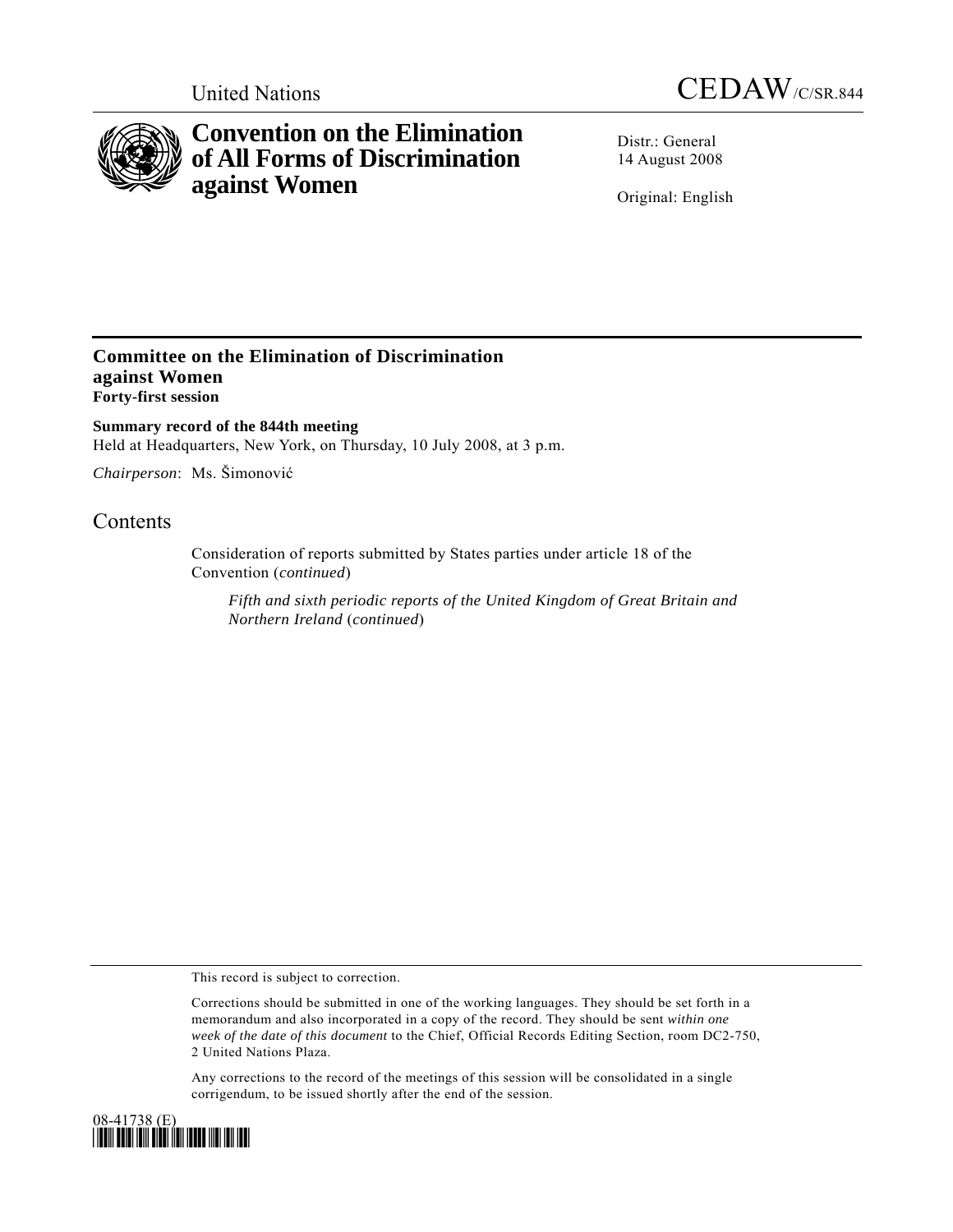*The meeting was called to order at 3 p.m.* 

#### **Consideration of reports submitted by States parties under article 18 of the Convention** (*continued*)

 *Fifth and sixth periodic reports of the United Kingdom of Great Britain and Northern Ireland*  (*continued*) (CEDAW/C/UK/5 and Add.1 and 2, CEDAW/C/UK/6 and Add.1 and 2, and CEDAW/C/UK/Q/6 and Add. 1)

1. *At the invitation of the Chairperson, the members of the delegation of the United Kingdom of Great Britain and Northern Ireland resumed places at the Committee table.* 

#### *Articles 7 to 9*

2. **Ms. Neubauer** noted that while female representation in elected assemblies had improved, it had not done so uniformly throughout the national territory. She wondered whether the Government had met its 2008 target of 40 per cent of women in public appointments in a clear majority of departments and wished to know how many women were actually chairing publicly appointed bodies.

3. With respect to the situation in Northern Ireland, it was not possible to speak of progress when 32 per cent of officials currently serving on public bodies were women, down from the figure of 35 per cent in 1996-97 reported by alternative sources. Turning to article 8 of the Convention, she would like to know what percentage of those working in the diplomatic service were women and also wondered how many women were serving as heads of embassies and permanent missions abroad in comparison to men.

4. **Ms. Tavares da Silva** expressed appreciation for the fact that the peace agreement in Northern Ireland included a commitment to women's advancement and full and equal participation in public life. It would be useful to know what measures had been adopted to fulfil that commitment, particularly with regard to women of other ethnic backgrounds. In that connection, she enquired how the Government of Northern Ireland was taking into account Security Council resolution 1325 (2000), as the report mentioned a national action plan for its implementation but did not refer specifically to Northern Ireland. Finally, she wondered whether the Government's decision to draft bills using gender-neutral language

mentioned in the report would also apply to Government documents.

5. **Ms. Belmihoub-Zerdani**, commending the delegation on its level of female representation, said that she hoped to see the United Kingdom achieve gender parity in the public and private sectors, as nothing less could be expected from a country that had been the first parliamentary democracy. Given its history and democratic traditions, it was surprising that the United Kingdom had taken a long time to include women in the houses of Parliament, and its influential status as a world power dictated that it should lead by example on the question of female representation.

6. While significant progress had been achieved on several fronts — such as representation in the European Parliament — the percentage of women in Parliament, currently at 20 per cent according to the head of delegation, remained insufficient. More women should also be appointed to the judiciary. The United Kingdom had ratified the Convention and acceded to its Optional Protocol and was therefore obliged to proceed with accelerated implementation of the Convention.

7. She applauded the Government strategy that focused on the portrayal of women in the media in order to sensitize the population to gender-related reforms. The delegation should also make use of its national media outlets, such as the British Broadcasting Corporation, to raise awareness on the possibilities of achieving gender equality through the Convention and its Optional Protocol, neither of which were particularly well publicized in the United Kingdom. Lastly, special attention should be given to the needs of refugee and minority women, many of whom had fled instability in search of a peaceful society and who were also contributing to the national economy as migrant workers.

8. **Mr. Flinterman** said that the State party's reservation to article 9 was no longer necessary in light of the assertion made in the report that United Kingdom nationality legislation reflected the principle of equal rights for men and women, and also in light of the views adopted by the Committee in its decision on communication No. 11/2006. It therefore hoped that the reservation would be withdrawn.

9. He thanked the delegation for providing information on Government policy on refugees and asylum seekers. Noting that the annual target of the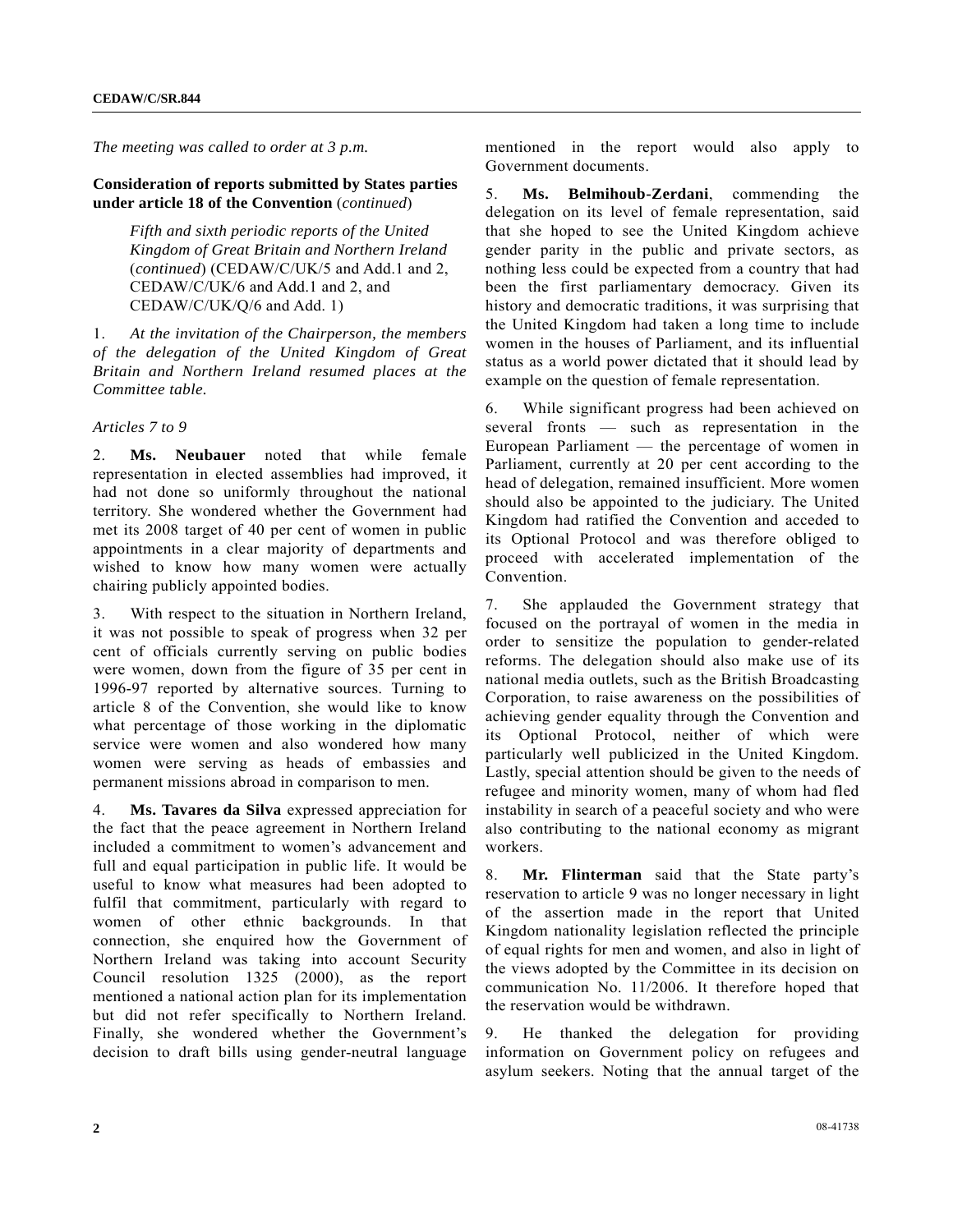Gateway Protection Programme for the resettlement of vulnerable refugees to the United Kingdom had been set at 500 women for the year 2004, he would like to know why the actual number of women assisted in 2007 was lower, at 350, and what targets had been established for 2008 and beyond. He expressed concern that the Home Secretary's plan to require potential applicants for spouse visas to take an English-language test would be disadvantageous, particularly for female applicants, and wondered whether refugee women might instead be given the opportunity to learn English after arriving in the State party.

10. It would be useful to know whether the reports of the UK Border Agency included sex-disaggregated data, as well as whether it was ensuring that gender issues were adequately taken into account, as its civil servants were the first point of contact that many women seeking asylum due to gender persecution had upon arrival in the United Kingdom. Indeed, such women were often advised to return to their countries. Lastly, he enquired whether the Commission for Equality and Human Rights had any mandate to monitor the gender policies of the UK Border Agency.

11. **Ms. Keeling** (United Kingdom) thanked Ms. Belmihoub-Zerdani for her perceptive comments, which would be given serious consideration, as would the suggestion to withdraw the reservation on article 9. The Commission for Equality and Human Rights did in fact have a mandate to investigate the UK Border Agency. Under the Gender Equality Duty, data disaggregated by gender was standard, but whether the agency was currently compiling information in that manner would have to be verified. The delegation undertook to provide a written response to the Committee on English language testing for applicants for spouse visas.

12. **Ms. Bond** (United Kingdom) said that ensuring women's full participation in public life was one of the top priorities for women established by the Ministers for Women. In that connection, officials from the Government Equalities Office had been working closely with the Cabinet Office and the Office of the Commissioner for Public Appointments, and they would also consider whether the Commissioner should have special power to encourage diversity in public appointments within her remit. In 2007, the proportion of women holding public appointments had stood at 3.14 per cent. Twenty-four per cent of national healthrelated bodies and 35 per cent of local National Health

Service boards were chaired by women. In addition, as part of the equality public service agreement, the Government had pledged to narrow the gaps in participation in public life with respect to gender, ethnicity, disability and age.

13. **Ms. Sung** (United Kingdom) said that, in Northern Ireland, only 29 per cent of applications for public appointments received annually were from women. In that context, the number of public appointments held by women — consistently accounting for a third of overall appointments — was somewhat of a success story, and there was a genuine desire to see that figure increase. Applications from all sectors of society were welcomed, as equality of opportunities was one of the key principles that underpinned the code of practice on ministerial appointments to public bodies published by the Commissioner for Public Appointments for Northern Ireland. The Commissioner, a strong supporter of diversity, was currently reviewing guidelines on applications and procedures on public appointments. However, diversity and increased representation would not come at the expense of the principle of selection on merit that was central to that code of practice.

14. The principle of merit also applied to the question of female representation in elected positions in Northern Ireland. At the current time, one of Northern Ireland's three Members of the European Parliament (MEPs), four executive ministers and 18 members of the Northern Ireland Legislative Assembly were women. While there was clearly a need for improved representation of women, the women who currently held office and their predecessors had provided powerful role models, and they had been strongly encouraging women to become involved in public life. The Government of Northern Ireland would also continue to focus particular attention on the inclusion of minority women in public life; one of the members of the Northern Ireland Legislative Assembly was the first Chinese woman in any European legislature.

15. Security Council resolution 1325 (2000) was widely acknowledged as an important international commitment to women's equality and empowerment, particularly as regarded access to politics, public life and decision-making. Furthermore, women had played an important role in the peace process in Northern Ireland. However, addressing the legacy of Northern Ireland's violent past remained one of its greatest challenges. A consultative group on the past had been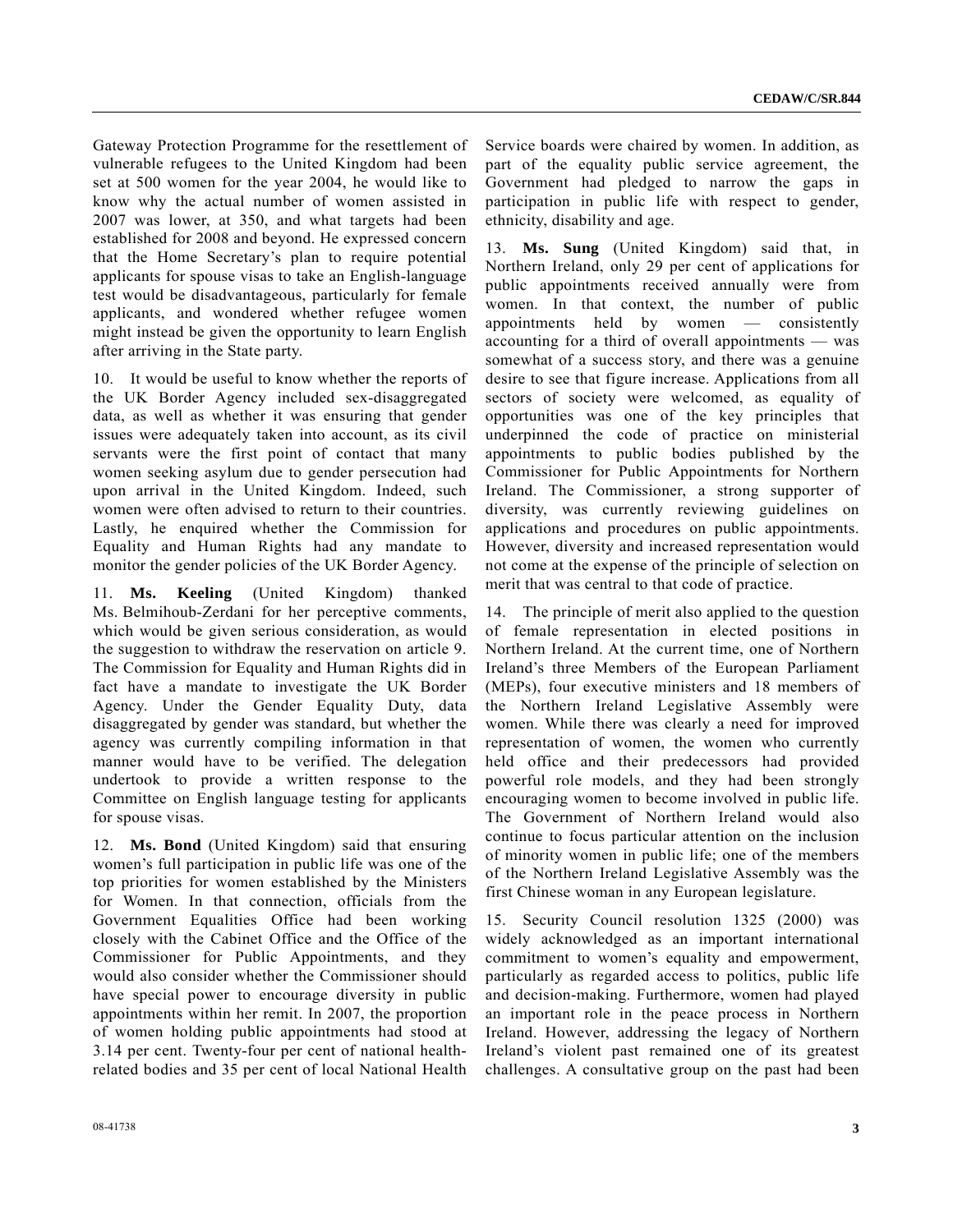established in June 2007 to consult throughout the community on how to confront that legacy in a way that supported the attempt to build a shared future. The group would report its findings later that year. Non-governmental organizations had been particularly active on the issue of women and peace and security, advocating for Government implementation of Security Council resolution 1325 (2000).

16. **Ms. Collins (**United Kingdom) said that referrals to the Gateway Protection Programme for refugee resettlement to the United Kingdom could only be made through the United Nations High Commissioner for Refugees (UNHCR). All refugees settled received refugee status enabling them to remain indefinitely with no review. The Government quota of 500 individuals per financial year had recently been increased to 750 for 2008-2009. Since the UNHCR Executive Committee had issued its 2006 conclusion on women and girls at risk, the United Kingdom had been committed to and had achieved the inclusion of 10 per cent of cases in each caseload with the resettlement criteria of women at risk.

17. **Ms. Shersby** (United Kingdom) said that the delegation undertook to provide a written response to the Committee on gender-neutral Government documents.

18. **Ms. Cross** (United Kingdom) said that as of 1 June 2008, women represented 19.6 per cent of senior management staff within the Foreign and Commonwealth Office. On the basis of current projections, the Foreign and Commonwealth Office might reach the civil service target of 25 per cent by 2011. While improvement was necessary, female representation was still fair in comparison to the situation within British industry. Out of 189 ambassadorial posts worldwide, 23 were held by women, improving on the 2006 figure of 17. At the Foreign and Commonwealth Office in London, 6.1 per cent of director-general level staff were women, as were 12.1 per cent of director level staff and 25.2 per cent of heads of department.

19. A cultural audit had been launched in order to determine why women were not applying for senior management posts and how to address the problem. In addition, a comprehensive gender action plan was currently being updated, and it had already led to the creation of a board on gender and flexible working within the Foreign and Commonwealth Office. Other

measures included identifying jobs for accompanying partners and spouses of staff posted overseas; review of nursery facilities to support those returning from maternity leave; and encouraging more flexible working and internal job advertising. Lastly, a staff survey had highlighted certain gender equality issues, and additional measures were planned to address them.

#### *Article 11*

20. **Ms. Zou** Xiaoqiao welcomed the State party's efforts to promote women's advancement. The Committee would like to know more about specific measures taken in the context of Government policy initiatives to benefit minority women, who were underrepresented in the labour market as a result of double discrimination. She also wondered whether the Government had undertaken any comprehensive investigation of discrimination based on age and gender, including the illegal firing of women due to pregnancy. It would be useful to know whether any constructive solutions had been proposed and whether punitive measures were envisaged against companies engaging in discriminatory practices.

21. She expressed concern that a substantial gender pay gap persisted despite the fact that the Equal Pay Act had been in effect for nearly 40 years. According to the chairman of the Equal Opportunities Commission, legislation against unequal wages had not played a major role during that time. Indeed, a comprehensive national strategy was needed to address the gender pay gap. She asked how the Government planned to implement equal pay legislation in the public sector and how it intended to enhance the monitoring of such legislation by civil rights agencies.

22. **Ms. Patten**, noting the absence of a legal requirement for public authorities to carry out an equal-pay audit, asked whether the Government was envisaging mandatory pay audits for all organizations in order to reduce the gender pay gap. According to the State party's report, the proportion of women holding top management positions at the senior civil service level was only 27.5 per cent. The Committee would like to know whether there were any plans to reformulate wage structures in low-paying, femaledominated sectors of the labour market, such as teaching, nursing and childcare.

23. Under article 2 (e) of the Convention, States parties had an obligation to eliminate discrimination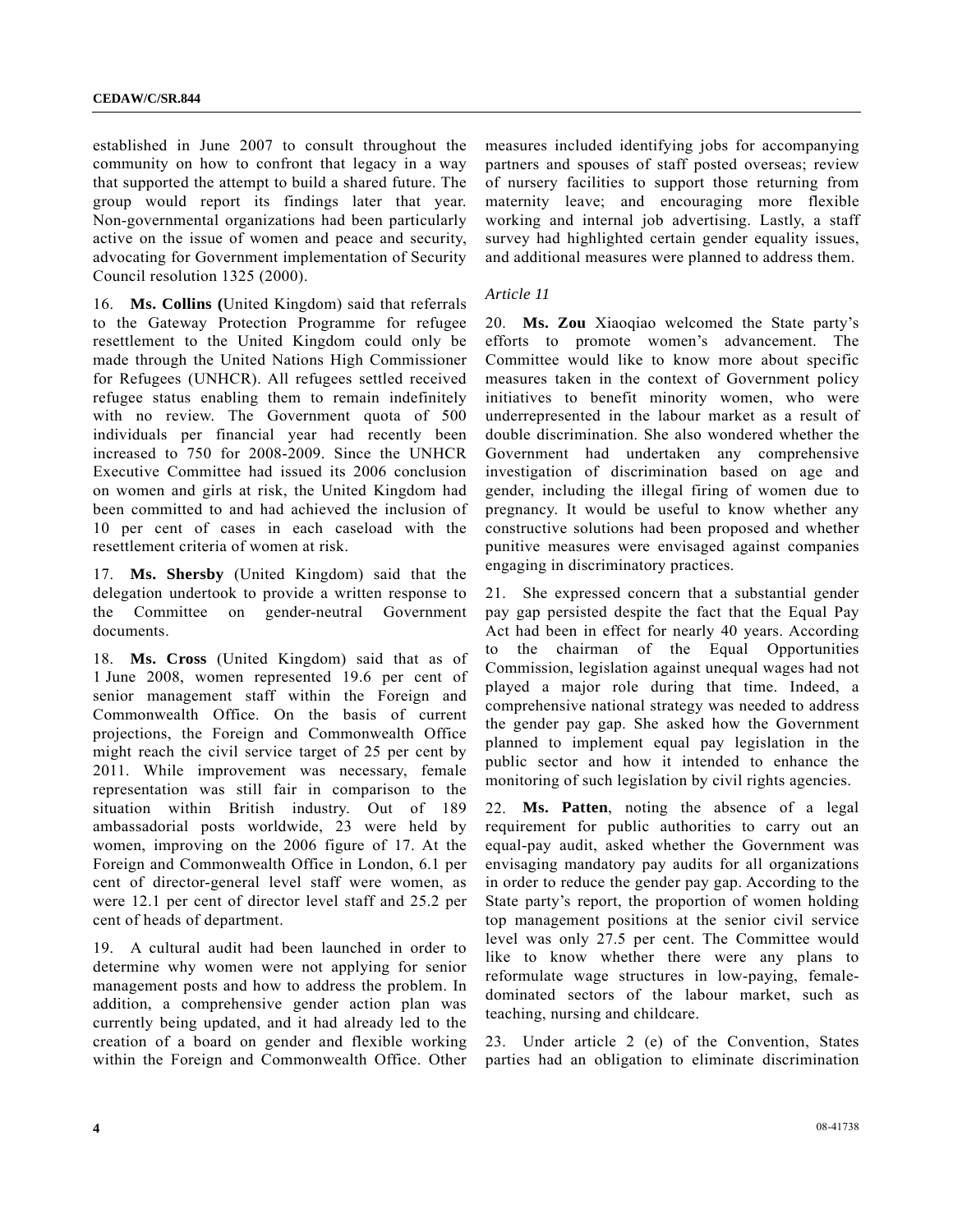against women by private organizations and enterprises. In that connection, more information was needed on how the Government planned to address pay gaps in the private sector. She commended the State party on the introduction of flexible working arrangements and wondered whether measures would be taken to prevent discrimination against female flexible workers.

24. More information would also be appreciated on the concrete measures envisaged to combat entrenched discrimination against black and ethnic minority women, particularly Bangladeshi and Pakistani women, who were underrepresented in all areas of the labour market. A number of small-scale initiatives had been mentioned in the report but no comprehensive race and gender equality strategy appeared to have been adopted.

25. **Ms. Shersby** (United Kingdom) said that the Government was committed to addressing the gender pay gap within the next three years and envisaged a wide range of measures as part of its public service agreement. Continued enforcement of equal wage legislation, which had played an important role in tackling equal pay issues, was important. In addition, the introduction of the National Minimum Wage in recent years had improved the situation of lower-paid women. Action was also being taken to address the broader set of issues that contributed to the gender pay gap, such as occupational segregation and the need for quality part-time work.

26. Although the Government had decided against mandatory pay audits as a viable solution at that stage, it planned to introduce a number of other measures. For instance, under the Equality Bill, public sector organizations would be required to publish clear information about their progress on important equality issues, as part of a general Government initiative to improve transparency. The Commission for Equality and Human Rights was committed to undertaking investigations within key sectors in which equality issues were particularly manifest.

27. **Ms. Durbin** (United Kingdom) said that the Government took very seriously the underrepresentation of black and minority ethnic women in the labour market, particularly acute among South Asian women, and had large-scale quantitative and qualitative research projects under way to determine what the barriers were. The Department of

Work and Pensions had an expert consultation group to advise it on appropriate strategies and pilot programmes to address the employment gap.

28. In addition to the general programmes in place to assist those seeking to return to the labour market, in particular the New Deal suite of programmes, it had been found that, since minorities often lived in concentrated areas, local solutions delivered on the ground achieved the best results. Some mosques in London, for example, offered employment services to specific minorities on behalf of the Government, including outreach, training and job search services tailored to overcome the cultural barriers faced by women of those minorities. Studies were being done to see how the lessons learned and best practices identified could be incorporated into general programmes.

29. **Ms. Shersby** (United Kingdom) said that flexible working arrangements referred not just to part-time work but to a variety of work patterns; recently the flex-time option had been extended to parents of older children. To ensure that flex-time did not place the employees using it at a disadvantage, the Government was taking initiatives with employers to encourage the use of flexible working patterns. For example, it had launched an Exemplar Employers programme under which employers agreed to encourage women to return to the workplace under flexible working arrangements; to date 113 employers had signed up for the programme. The Government was also funding projects on the topic with trade union equality representatives, who provided advice to union members on equality issues.

30. It was against the law for an employer to discriminate against a woman on the grounds of pregnancy. The amendments to the Sex Discrimination Act aimed at making it clearer to all employers that treating women unfairly because of pregnancy constituted sex discrimination. The Government had also enabled employers to remain in better contact with employees on pregnancy leave and had introduced optional "Keeping in Touch" days so that a woman on maternity leave might go into work for a few days without losing her right to leave. It had provided better targeted guidance so that both employers and employees understood their rights and responsibilities.

31. **Ms. Keeling** (United Kingdom) said that the Prime Minister had set up the Women and Work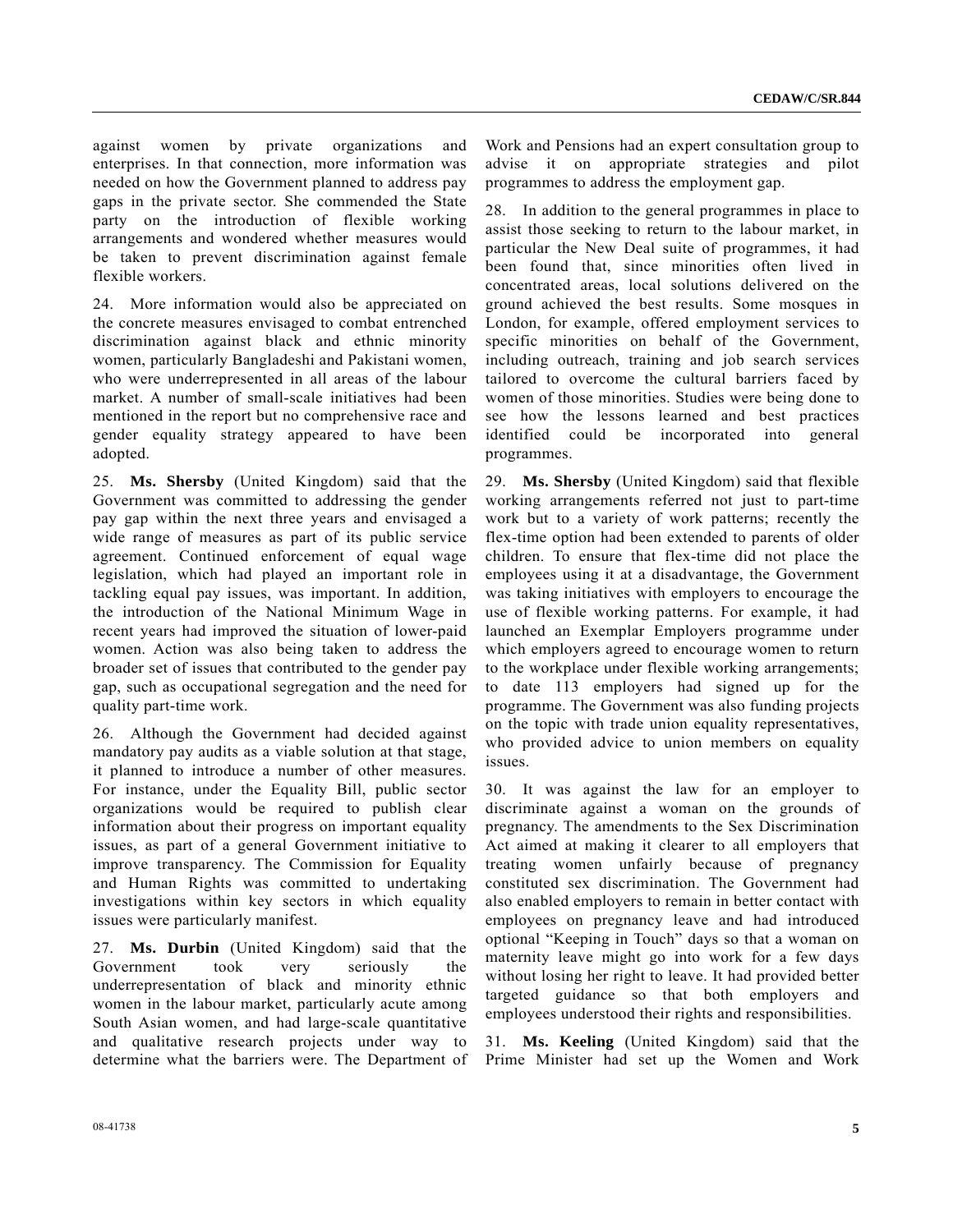Commission to investigate the gender pay gap. On the basis of the Commission's earlier recommendations on occupational segregation and the gender pay gap, the Government had been working on initiatives such as piloting models of quality part-time work. The Commission would be reconvening in October to develop comprehensive recommendations to address the gender pay gap.

32. **Ms. Pierce** (United Kingdom) said that the process of extending the Optional Protocol to all the populated Overseas Territories had been discussed with the territory leaders, who were favourable to the extension of the ratification and had agreed upon the target date of December 2008 for the extension. The Government was providing technical assistance to enable the territories to harmonize their legislation, particularly on family law and domestic violence, and restructure their social services to support full implementation, and it was also conducting education awareness-raising activities on the Convention in the Territories. The Foreign and Commonwealth Office had a fund that the Territories could access for special projects, including those related to the Convention.

#### *Article 12*

33. **Ms. Arocha Domínguez** said that the availability of Government officials to answer questions via videoconference had been valuable and could serve as a precedent for the future; however, the Committee should carefully examine its implications and modalities. It would have been helpful if the videoconference mechanism had been extended to allow the Committee to conduct a dialogue with officials in the many Overseas Territories as well, since the information on them in the report was incomplete and outdated.

34. While she appreciated the many details given on programmes for preventing and treating HIV/AIDS, she noted that the sexual health promotion strategy and action plan for Northern Ireland had not been completed; the Committee would appreciate an update. Since the Caribbean region ranked second in the world in terms of the prevalence and growth rate of HIV/AIDS infection, especially among women, the delegation should supplement the scanty information in the report on what the Government was doing to assess and monitor the HIV/AIDS situation in its Caribbean territories.

35. With regard to mental health, the Committee would be interested to know what types and prevalence of mental health problems had led to the adoption of the work plan for 2006-2007 mentioned in the sixth report (CEDAW/C/UK/6, para. 457), what results had been obtained and what the future direction would be. In particular, she would like to know if efforts were being made to address the high rate of suicide among women of South Asian origin and the mental health problems affecting women in Northern Ireland as a result of the prolonged conflict. On another topic, the delegation had not yet addressed the Committee's questions on the draft guidance on termination of pregnancy in Northern Ireland.

36. **Ms. Dairiam** asked whether there was any possibility of a legislative amendment that would extend the right to abortion in Northern Ireland and whether there was any reason to fear that the issue of women's reproductive rights might be used as a bargaining chip in negotiations between the British Government and Northern Ireland officials. More generally, she would like to know what mechanisms the Government was using to ensure consistency in the treatment of gender issues across all jurisdictions, and, in view of the gender duty incumbent on all Government departments and offices, what training on applying the standards of the Convention was being given to ensure consistency across departments.

37. **Ms. Begum** said that, in view of the Government's commitment to tackling health inequalities, she would like to know about the accessibility of health-care services for black and minority ethnic women, particularly their needs for antenatal care, contraceptives, psychological support in adjusting to a new environment, information on reproductive health choices and breast and cervical cancer screening. She also wondered if the budgeted resources were adequate, since there had been reports of a decrease in funding for reproductive and sexual health.

38. In the light of reports that disabled women in some rural areas and islands suffered discrimination in health-care services, the State party should indicate whether adequate monitoring systems were in place and whether other parts of the country were covered by a law on elder abuse similar to the Adult Support and Protection (Scotland) Act 2007. She would also appreciate further information on the approaches that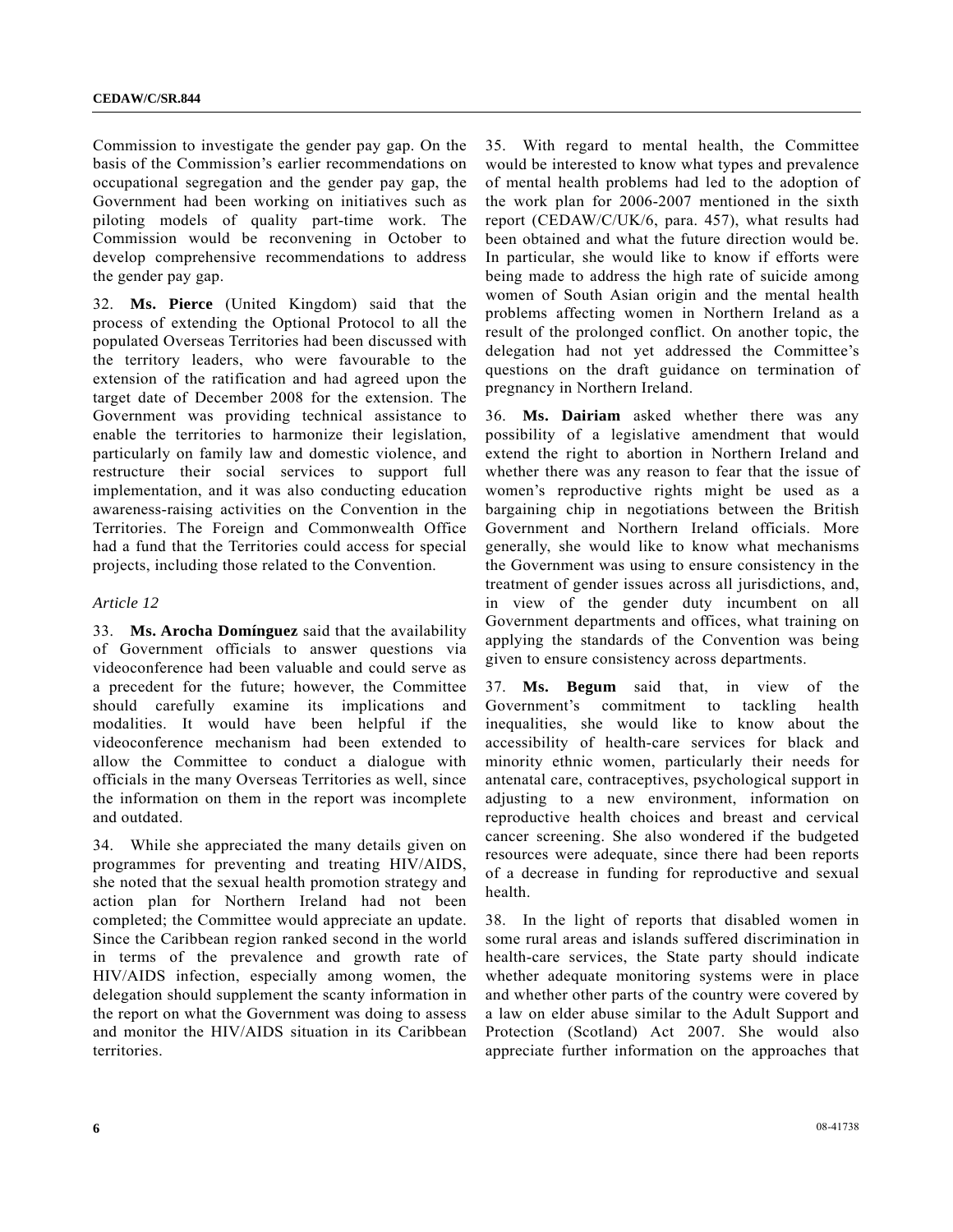the Government was taking to reduce the rate of teenage pregnancy.

39. **Ms. Sung** (United Kingdom) said that the Bamford Review of Mental Health and Learning Disability, a major independent review that had spanned five years, was currently in the consultation process in the Northern Ireland Executive, which had accepted most of its recommendations. A ministerial group had been set up to push the reform forward in a coordinated manner across departments.

40. She would be reporting back on the Committee's concerns, particularly with regard to suicide rates among Asian women. Within the health and social care sector, a task force would be set up; other sectors would also be making their own arrangements to contribute to the Bamford reform. The entire process could take 10 to 15 years to achieve, and the cost would be substantial, but funding was already allocated for the first three years in an amount sufficient to bring about major changes in health and social services.

41. Currently in Northern Ireland termination of pregnancy was allowed only if the continuance of the pregnancy would threaten the life of the mother or would have a real, serious and permanent adverse effect on her physical or mental health. During the passage of the Northern Ireland Act 1998, the Government had given assurances that abortion law would not be changed in Northern Ireland without the consent of all parties. Abortion law fell into the reserved category, because it was a matter of criminal law, based on the Offences against the Person Act 1861. However, the issue continued to be vigorously debated and had not left the public consciousness.

42. **Ms. Keeling** (United Kingdom) said that the delegation took the point that the information about the Crown Dependencies and Overseas Territories was not as comprehensive as it should have been. Officials from the Territories had been invited, but only the representative of the Turks and Caicos Islands had been able to attend.

43. **Ms. Boyce** (United Kingdom) reported that the territorial government of the Turks and Caicos Islands continued to implement education programmes concerning HIV/AIDS with support from the United Nations Population Fund.

44. **Mr. Mussenden** (United Kingdom) said that the Department of Health was committed to its women's mental health strategy and had increased the staffing and resources devoted to it and issued guidance on implementing the strategy. It used the eight regional development centres to develop local strategies and had established gender equality mental health networks to address the problems of particular communities.

45. Patterns of suicide and self-harm among South Asian women and higher rates of severe mental illness among African and Caribbean women in the United Kingdom were indeed significant issues, which the Department was addressing through its programme "Delivering Race Equality in Mental Health Care". It was especially worrisome that African and Caribbean women, for instance, were displaying patterns of mental illness that were not prevalent in their countries of origin but were evidently the result of their experience of living in the United Kingdom, and that by the time those patterns came to light they were already at the acute stage. The focus of the programme was therefore on working with local communities on prevention and early intervention.

46. In terms of policy, the Department of Health took a mainstreaming approach to gender equality in health care. The Department of Health Board had designated a gender equality champion to provide leadership from the top down. Every policy was subject to an equality impact assessment before being published, and guidance was issued to enable local National Health Service Trusts to do the same. At the national level, there was a gender equality advisory group to steer the Department's efforts not just on reproductive health but on all health-care issues.

47. **Ms. McNab** (United Kingdom) said that HIV/AIDS prevention was a key component of the sexual health strategy and part of the overall message to young people on engaging in safe sex, using condoms and visiting sexual health clinics. The testing strategy targeted to vulnerable groups had achieved results; in particular, the policy of offering and recommending an HIV test to every pregnant woman had resulted in a dramatic drop in the number of women giving birth to HIV-positive babies.

48. Halving the teenage pregnancy rate by 2010 remained a key target. Results were already visible: the rate had dropped from the 1998 baseline figure and had reached the lowest level in 20 years. The health components of that effort focused on raising awareness in young people and increasing their access to health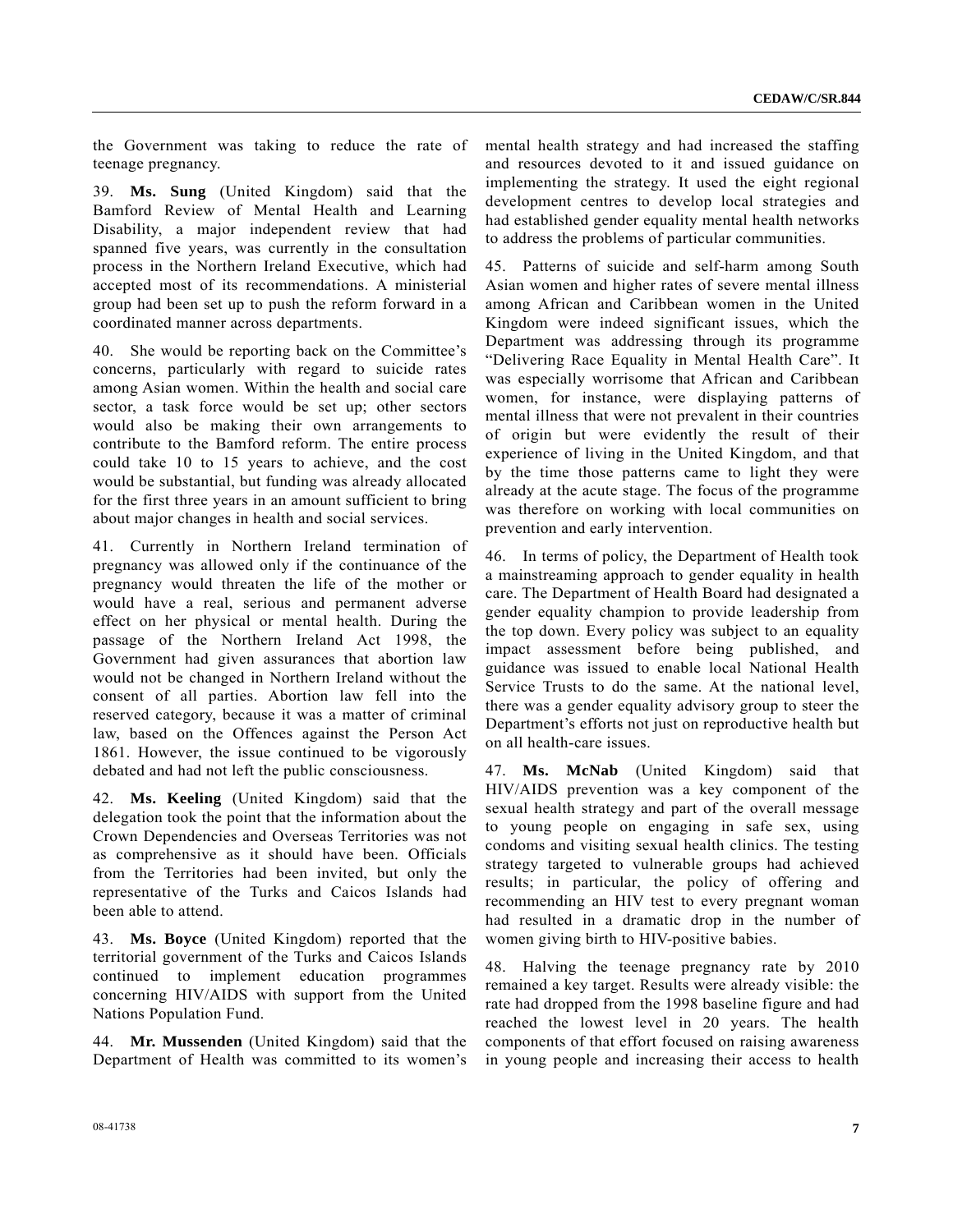services. There were currently two major awarenessraising campaigns, one called "Are you thinking?" targeted to younger teenagers, which supported those who wanted to delay engaging in a sexual relationship and included a help line, and another called "With respect" targeted to older teenagers, which encouraged safe sex and condom use as part of respect for a partner.

49. Useful support for young people was provided through school sex and relationship education, and another component in the campaign to reduce teenage pregnancy was support for schools through training for teachers of sex education and a tool for assessing whether the programmes provided were meeting the needs of their pupils. Lastly, a key component of the campaign was to ensure that young people and vulnerable groups to be provided were able to access contraceptives services. In addition to campaigns to raise awareness of contraceptive methods, including some of the long-acting contraceptives, considerable resources had been invested in specifically targeted services for young people and vulnerable groups to be provided in a variety of settings in which they would be comfortable.

50. **Mr. Earwicker** (United Kingdom) said that since infant mortality was higher among black and minority ethnic groups, efforts were being made to encourage early booking of antenatal visits. The Government was reaching out to such groups through the Sure Start Children's Centres and local initiatives such as the pregnancy outreach workers scheme in a number of major cities.

#### *Article 14*

51. **Ms. Tan** said that she would appreciate statistics on the Traveller community disaggregated by sex and age. Since Traveller women faced discrimination from service providers, suffered higher levels of violence and had higher rates of miscarriages, infant mortality, drug dependency and mental health problems and a lower life expectancy than women in the rest of the population, she wondered if an effective inter-agency approach to those problems had been developed. The Unauthorised Encampments (Northern Ireland) Order of 2005 had effectively criminalized the nomadic lifestyle of the Travellers. The delegation should indicate whether the designated areas set aside for them had basic facilities, such as clean water, electricity and toilets.

52. She would like to know whether a gender action plan was being developed for Northern Ireland to implement section 75 of the Northern Ireland Act to ensure that gaps in gender equality in rural areas were being addressed in the Department of Agriculture and Rural Development. In view of the influx of workers from other European Union countries, the delegation should explain what steps it was taking to protect vulnerable migrant women in Northern Ireland.

53. **Ms. Hayashi** pointed out that failure to address the abortion issue in Northern Ireland was not compatible with the State party's obligation under the Convention to guarantee women's reproductive rights. Since any change would require broad support across all sectors of society, she would encourage the State party to continue that debate.

54. **Ms. Coker-Appiah** said that, although the Government clearly had taken important measures to address the needs of ethnic minority women, those measures often did not apply across the entire territory pf the United Kingdom, especially in Northern Ireland. Moreover, poor or ineffective implementation of official policies often exacerbated the multiple discrimination faced by ethnic women. The Traveller community was one of the most marginalized groups in Northern Ireland, and the Unauthorised Encampments Order of 2005 was an example of institutionalized discrimination.

55. She would like to know what the State party had done to address the disadvantages faced by ethnic minority women, including Travellers, in relation to violence, employment, education and housing and to assess the impact of its efforts. Secondly, in pushing its community cohesion policies in Northern Ireland, the Government seemed to be channelling all its funds to generic and faith-based organizations at the expense of minority women's non-governmental organizations, which were doing work that merited support.

56. **Ms. Halperin-Kaddari** said that data should be provided on women's representation in the judiciary, especially in senior posts, and additional information should be provided on the Family Law Act of 1996. Clarification should be provided of the anomalous areas of family law referred to in the fifth periodic report (para. 386). With respect to marriage and cohabitation, it would be interesting to know whether regulated mediation services were available.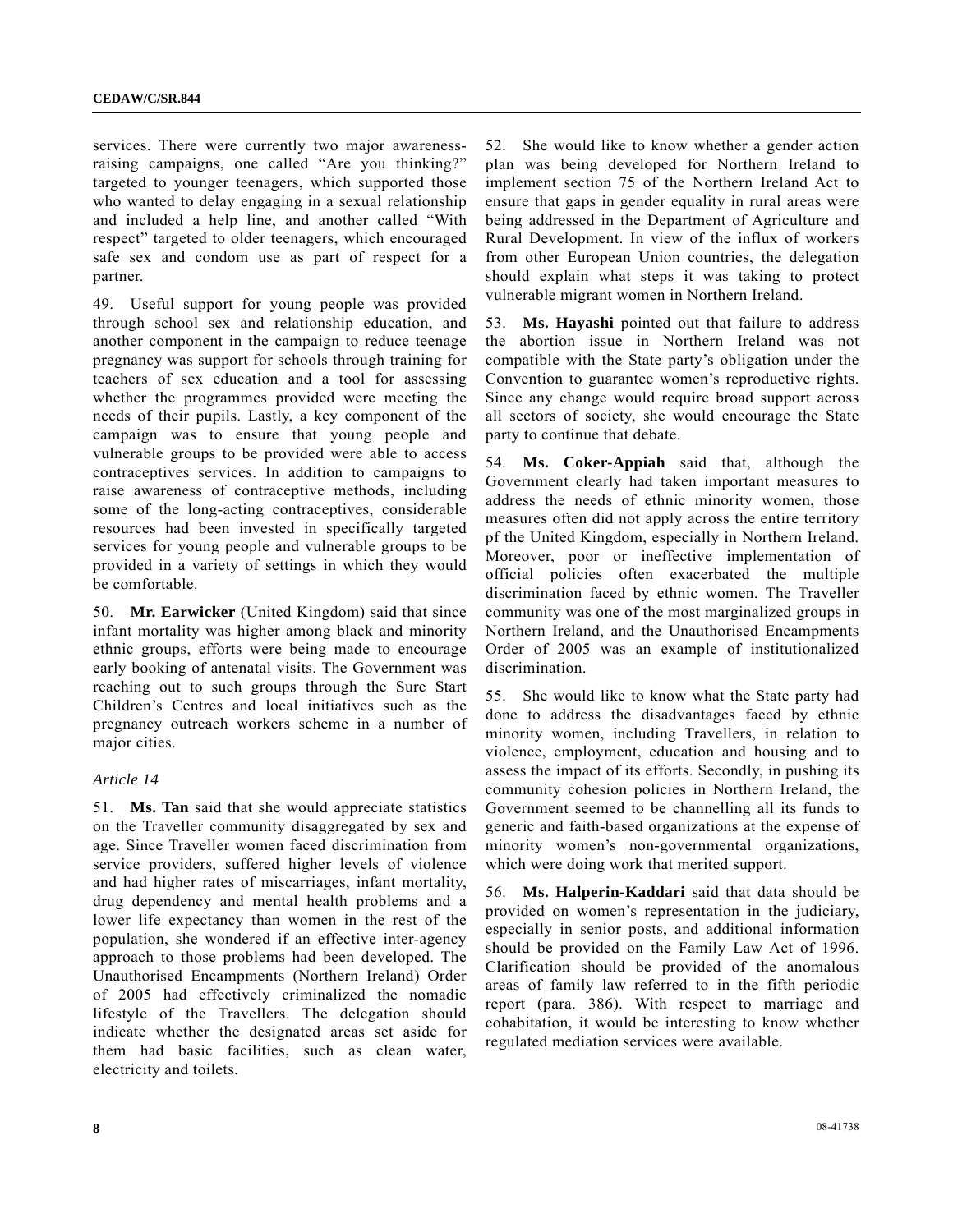57. The State party should be more specific about the rights of cohabitants and the legislative measures aimed at protecting the weaker party in de facto unions. It would also be useful to learn more about property rights in traditional marriages and about the distribution of intangible assets, including future income and earning potential. Clarification should also be provided of the steps taken to prevent forced marriages.

58. **Ms. Tan** asked whether specialist domestic violence courts existed in Northern Ireland, Scotland and Wales and the overseas territories. If so, the reporting State should provide statistical data disaggregated by sex, age and ethnic origin on the activities of those courts. It would be interesting to know the number of applications for protection orders and whether mediation was used in domestic violence cases. Additional information should be provided on the funding and budget of non-governmental organizations that assisted victims of domestic violence.

59. It would be interesting to learn whether women were entitled to free legal advice in divorce cases. More specific information should be provided on the maintenance paid to children and action taken when the father did not make child support payments. The Committee would also welcome statistical data disaggregated by sex, age and ethnic origin on single mothers.

60. **Ms. Sung** (United Kingdom) said that the Racial Equality Strategy recognized multiple types of discrimination, including the inequalities faced by minority ethnic women and Traveller communities in Northern Ireland. The Department of Agriculture and Rural Development had received guidance from ministers, senior officials and other partners to develop a rural gender equality strategy as part of its long-term commitment to gender equality in rural areas; it had collected reliable statistical data by recording and defining farm work. The Department had also developed the Women Participating in Rural Development Programme, which aimed to enhance the role of women as agents of change in rural communities; that initiative had gone from strength to strength.

61. With respect to the challenges caused by immigration, the Racial Equality Strategy addressed the protection of vulnerable immigrant women; further

action would be taken by the Government following a public debate. In addition, the provisions of the Race Relations (Northern Ireland) Order 1997 were fully enforced. Her delegation had taken note of the Committee's concern that funding had been channelled towards faith-based organizations at the expense of women's organizations; however, all funding was allocated on the basis of strict criteria. With respect to abortion and sexual reproductive rights, the Government had promoted dialogue at all levels of Northern Ireland society, including in the Legislative Assembly and in the media.

62. **Ms. Moore** (United Kingdom) said that 18 per cent of the posts in the judiciary were held by women; 54 per cent of lay magistrates were women; and 45 per cent of posts in legal tribunals were held by women. While underlining the need to select candidates based on merit, the Northern Ireland Judicial Appointments Commission encouraged applicants from all sectors of society with a view to ensuring that the judiciary reflected the community that it served. Furthermore, the Commission had carried out research on the barriers that prevented women from entering the judiciary. Her delegation would provide a written answer to the question concerning anomalous areas of family law referred to in the fifth periodic report (para. 386).

63. **Ms. Hunter** (United Kingdom) said that property rights, pension rights and child support were taken into account during divorce proceedings. When a father did not make child support payments, the Child Support Agency would take up the case; in addition, there were reciprocal agreements with other countries in order to pursue fathers who moved abroad. In cases of domestic violence, mediation services were not considered appropriate. With respect to the status of cohabiting couples and the division of property in the case of separation, a major report had been drafted in 2007 and the findings were under consideration.

64. **Mr. Dunworth** (United Kingdom), referring to the question about forced marriages, said that while the Forced Marriage (Civil Protection) Act 2007 allowed for civil rather than criminal action, it contained provisions for arrest and imprisonment. The Government had taken the view that civil action was appropriate because there were other legislative measures at its disposal in cases of abduction, forced marriage or underage sexual relations. During the previous three years, the Government had established 98 specialist domestic violence courts in England and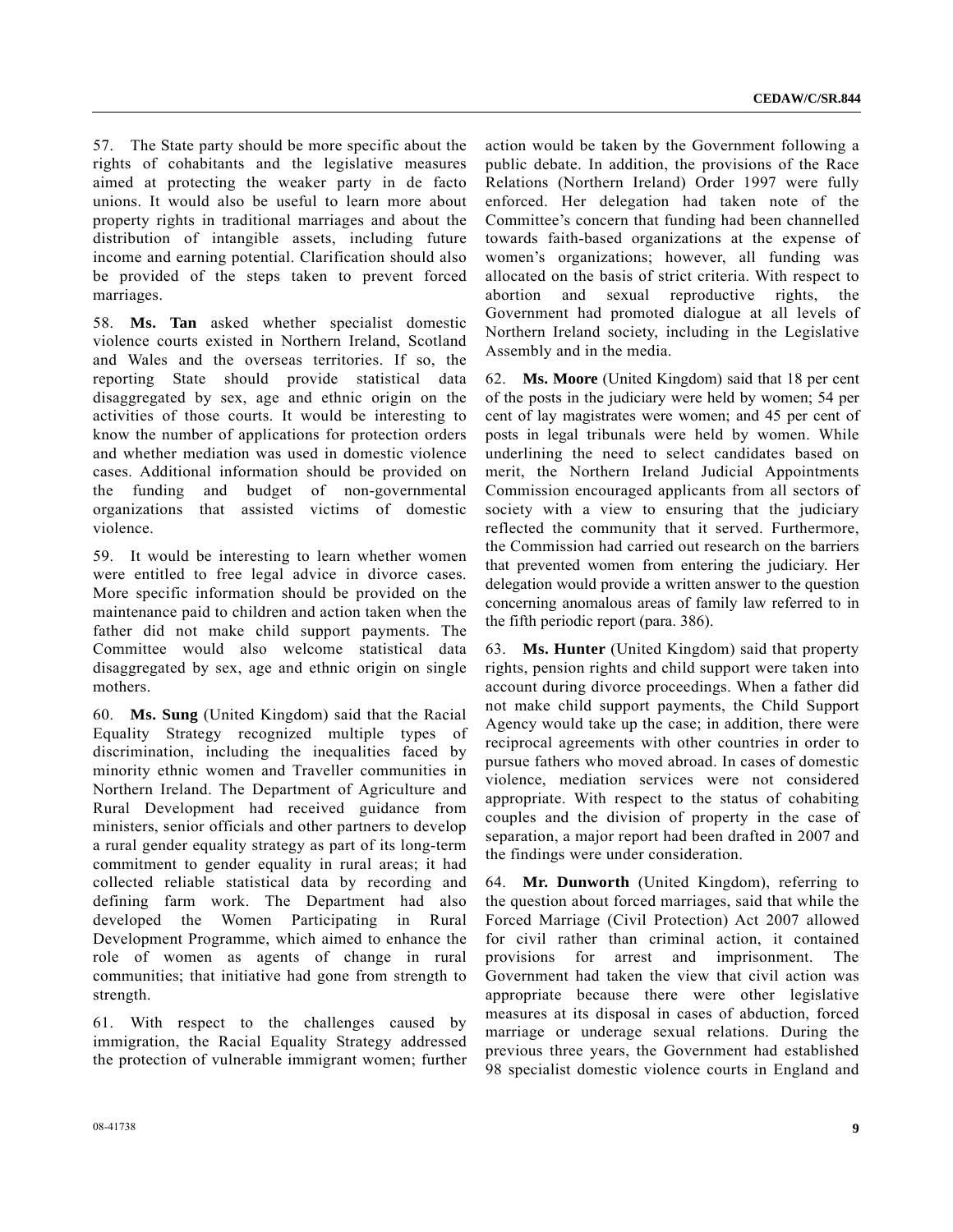Wales; those courts also included comprehensive support services.

65. **Ms. Watson** (United Kingdom) said that 12 of the 98 specialist domestic violence courts were located in Wales. A review of the first 23 courts had been undertaken in 2007. The results had been largely positive in terms of bringing offenders to justice, guaranteeing safety for victims and obtaining positive prosecution outcomes. The Government had gathered data disaggregated by sex and ethnicity on the activities of those courts; from April 2008, data had been collected that included an age component.

66. Overall, data showed that 95 per cent of perpetrators were men and 90 per cent of victims were women. Research also showed that most applications for protection orders had been granted. In addition, the Ministry of Justice had allocated three million pounds per annum to fund the posts of independent domestic violence advisers. In 2008, there were 111 posts in the 98 courts and there was a commitment on the part of the Government to increase that number to 128 by 2011.

67. **The Chairperson** invited members to ask followup questions on the articles discussed.

68. **Ms. Pimentel** requested additional information on government funding for the rape crisis centres.

69. **Ms. Morgan** (United Kingdom) said that the Government had allocated over one million pounds to eight rape crisis centres facing closure; a second round of funding would become available in late 2008.

70. **Ms. Gabr** said that it was not clear why immigrant women victims of domestic violence who applied for indefinite leave to remain had no recourse to public funds. Furthermore, clarification should be provided of the support provided to women and children if the male head of the household was arrested under anti-terrorism laws.

71. **Mr. Dunworth** (United Kingdom) said that approximately 500 women victims of domestic violence applied for indefinite leave to remain every year. The Government granted a back payment to those women once their application was successful. The Government was aware that the back payment did not solve the problem and that the burden of proof rested on the women but it was very mindful of the need to protect those vulnerable women. With respect to anti-terrorism laws, if the male head of the household

was arrested, the wife and children could apply for benefits, provided that they had leave to remain or were citizens and provided that they reached the required threshold.

72. **Ms. Dairiam** asked whether the Convention was applied consistently across all jurisdictions in the United Kingdom.

73. **Ms. Shin** asked whether the Gender Equality Duty applied to the overseas territories and whether a preliminary assessment of the measure had been made.

74. **Ms. Patten** requested additional information on how gender was taken into account in asylum cases.

75. **Ms. Halperin-Kaddari** asked whether the earning potential of spouses was taken into account in cases of divorce and whether the Government had commissioned a study on the economic consequences of divorce.

76. **Ms. Belmihoub-Zerdani** asked whether any legal action that invoked the provisions of the Convention had been taken by United Kingdom citizens.

77. **The Chairperson**, speaking as a member of the Committee, asked whether the Government had made an assessment of the implementation of the Optional Protocol in the United Kingdom.

78. **Ms. Keeling** (United Kingdom) said that the Government was in the process of assessing the impact of the Gender Equality Duty in England and Wales. The Gender Equality Duty was relatively new but it seemed that it was effective. Compliance with the Gender Equality Duty was enforced by the Commission for Equality and Human Rights, which was a powerful, well-resourced and independent body.

79. **Mr. Dunworth** (United Kingdom), referring to the No Recourse to Public Funds rule with regard to the capacity of immigrant women to escape domestic violence, said that domestic violence victims accounted for 10 per cent of all of those who fell within the category. The Government was aware that those women were among the most vulnerable and at risk and required protection. It would need to carry out an assessment of all women affected by the No Recourse to Public Funds rule to ascertain whether there were other women who were also at risk.

80. **Ms. Collins** (United Kingdom) said that in 2004 the Government had undertaken to review its